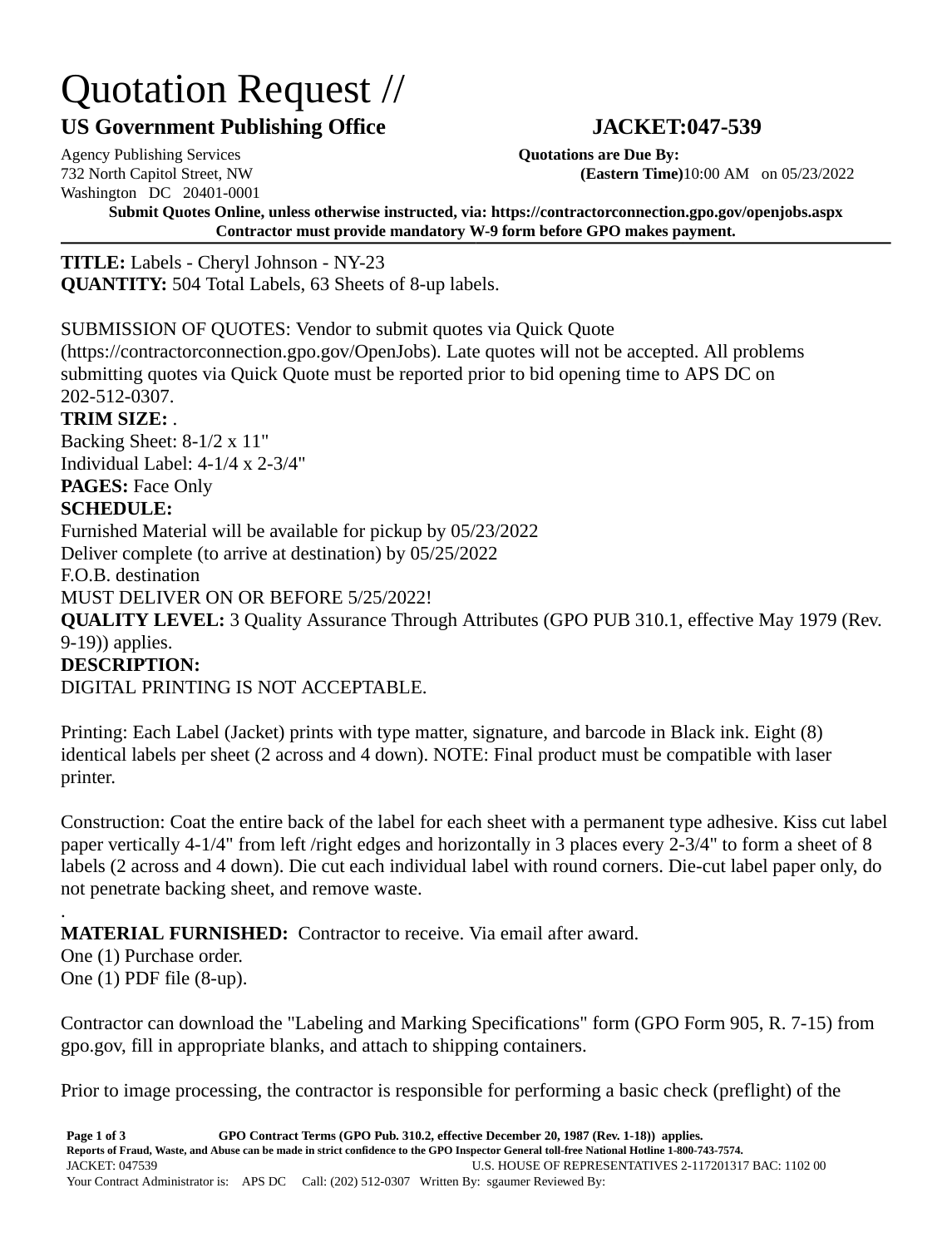furnished publishing files to assure accurate output of the required reproduction image. Any errors, media damage or data corruption that might interfere with proper file imaging must be reported to the contract administrator in sufficient time to comply with the shipping schedule.

In addition, the contractor is responsible for creating or altering any necessary trapping, setting proper screen angles and screen frequency, and defining file output selection for the imaging devise being utilized. All furnished files must be imaged as necessary to meet assigned quality level.

. **PAPER:** \* Must be in accordance with JCP Paper Specification Standards in effect on date of this order \*Must be in accordance with JCP Paper Specification Standards in effect on date of this order. \*\*White Uncoated Label Paper, (basis size 25 x 38", basis weight, 50-60 lbs. per 500 sheets)

NOTE: \*\*The stock, including the backing sheet, is to have a maximum thickness of 0.0080" to allow for proper feeding through a laser printer with minimum jamming, folding or other abnormal occurances.

Paper must be Laser Printer Compatible. **COLOR OF INK:** Black (Ink must be Laser Printer Compatible). **PRINT PAGE:** One Side Only **MARGINS:** Adequate Gripper. Follow Furnished Files. **PROOFS:** None Required. **BINDING:** See "Description". **PACKING:** Shrink Film Pack separately in suitable units. Mark all cartons, with job title, Req. #, Jacket #, and number of boxes. Pack suitably per shipping container.

### **DISTRIBUTION:**

.

Contractor must notify the ordering agency on the same day that the product ships/delivers via e-mail sent to sforster@gpo.gov. The subject line of this message shall be "Distribution Notice for Jacket 047-539, Requisition 2-117201317. The notice must provide all applicable tracking numbers, shipping method, and Title. Contractor must be able to provide copies of all delivery, mailing, and shipping receipts upon agency request.

Deliver 504 total labels (63 sheets) via traceable means to: U.S. Government Publishing Office, 44 H St. NW., Washington, DC 20401, GPO Platform, Attn: Mr. Robinson, Marked for Re-distribution to: 1203 Longworth, HOB, Attn: Joe Rizzo.

Deliver 8 sample labels (1 sheet) of each Jacket via traceable means to: U.S. Government Publishing Office, 44 H St. NW., Washington, DC 20401, Congressional Publishing, room C-730, Attn: Shirley Forster

All expenses incidental to submitting proofs, furnishing samples and returning materials, must be borne by the contractor.